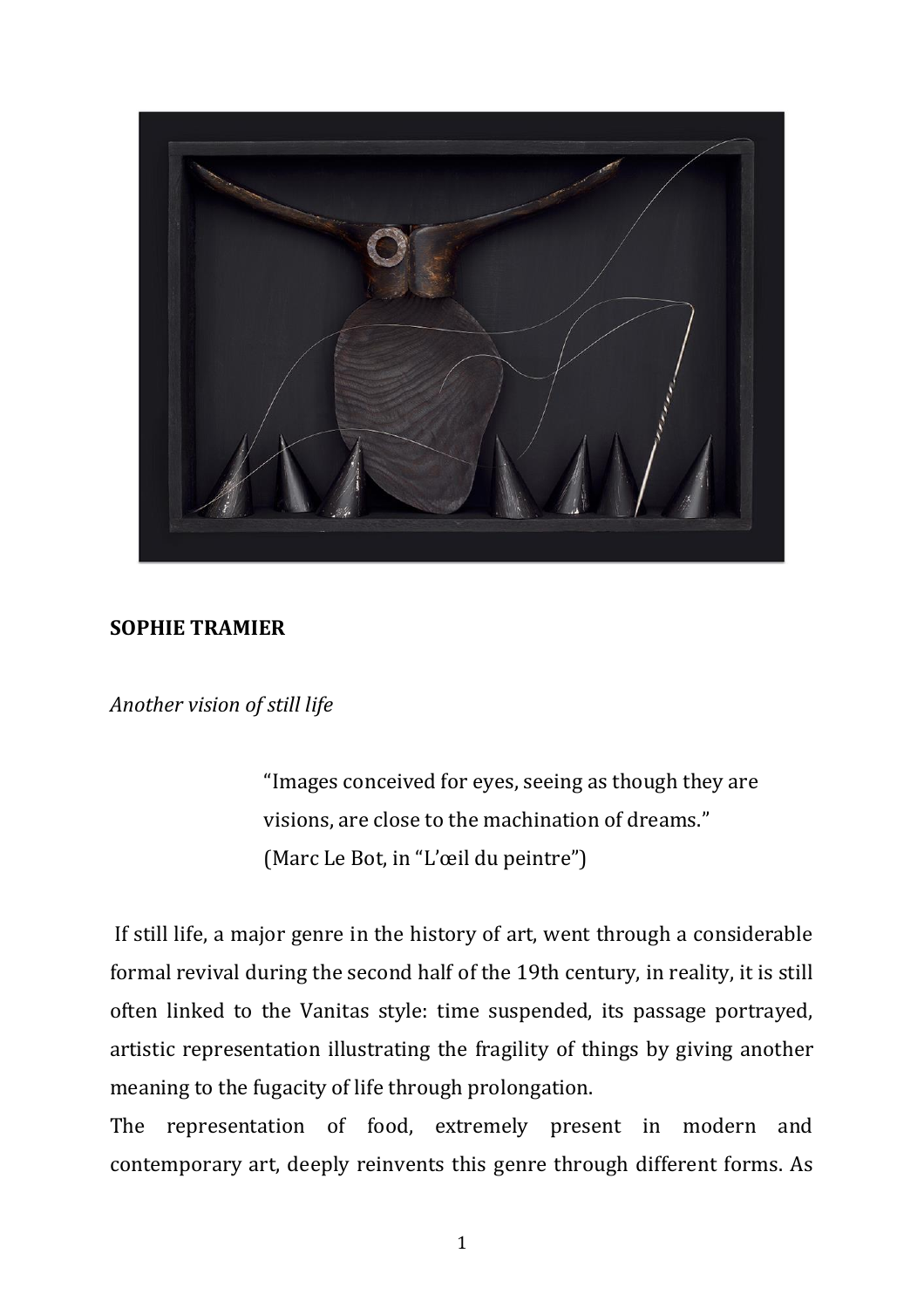early as 1936-37, in Magritte's work *This is a piece of cheese*, a piece of cheese is represented in a painting which is placed under a real glass dome, creating a disturbing dialogue that questions our perception of what is real and what is symbolism. In today's consumer society, food is often considered as a model, just as pop art captures everyday life and represents it using flagship products, which in turn become icons.

Sophie Tramier's photographic work is deeply inspired by the beauty of objects that surround us in everyday life, and by the perfection of our visible world. Yet she searches for a spiritual dimension present in their reality, revealing the poetic nature of inanimate objects and the sensuality of texture and substance. Just as a cabinet of curiosities regroups all sorts of significant and incongruous objects, the subjects in Sophie Tramier's photographic works have an effect on memory and recollection on what surrounds us. Her works explore many directions (texture, substance, movement, light...), but she always pays great attention to the *mise-en-scène*. The portraits of fish simply placed in the frame seem to be playing with the nearby objects which could torture them, shrimps delicately hanging from a tree like coral are perceived in an element other than an aquatic environment from where they come. This humorous plastic organization functions owing to the extremely high quality of her photography and her pictorial sense of color. The strength of her photography lies also in a combination of the precision in her work as well as her modus operandi. Accustomed to working with silver halide, she kept all the same qualities when she started working with digital cameras: depth and richness of texture, a velvety grain, not forgetting the chiaroscuro effects she creates in her exclusive use of natural light.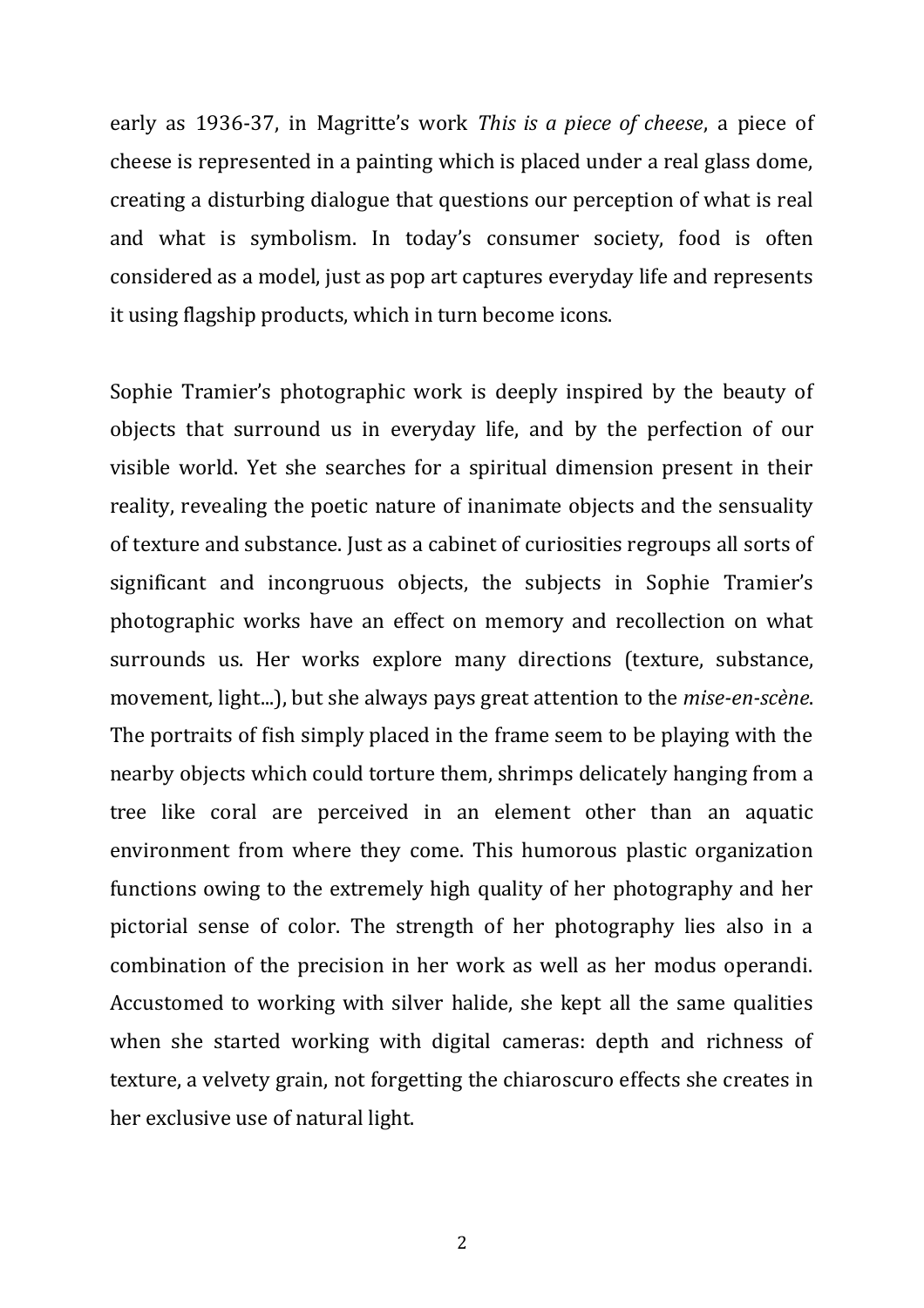In her last photographic series, *White & Black Drama*, she lets her inspiration and imagination develop within two frames. There is the frame of the shot and the framework of the box, her cabinet of curiosities, in which she places the objects. She plays on the box within the box within the box... she plays with disorientation of perspective and depth, false threedimensionality, disorientating the viewer who wonders if the work is photography, painting or sculpture. She also challenges reality photography by using distorting techniques, but also by giving objects a new role, a disguised symbolism, another story.

Her displaying and staging lies in a complex temporality: a present moment is suspended in time by the photo shot, but preceded by long preparation of the objects and the box. The theatrical aspect of this series clearly follows on from her previous photographic work, in which she constantly sought to create an atmosphere by placing her subjects in unusual and ambiguous situations.

Her photos are developed on paper that is similar to watercolor paper, which reinforces their pictorial quality and the subtlety of nuance in color. She lights each photographic work as though it is a painting, through her choice of perspective lines and key elements, further creating balance through color.

In this series, Sophie Tramier shows affinity with the idea of betrayal of the represented objects (the painted object is not the object yet still is), which is a similar theme that Magritte developed in his work. She further exaggerates this idea using a combination of techniques before the final photographic shot, blurring perceived reality. Like Magritte, she is

3